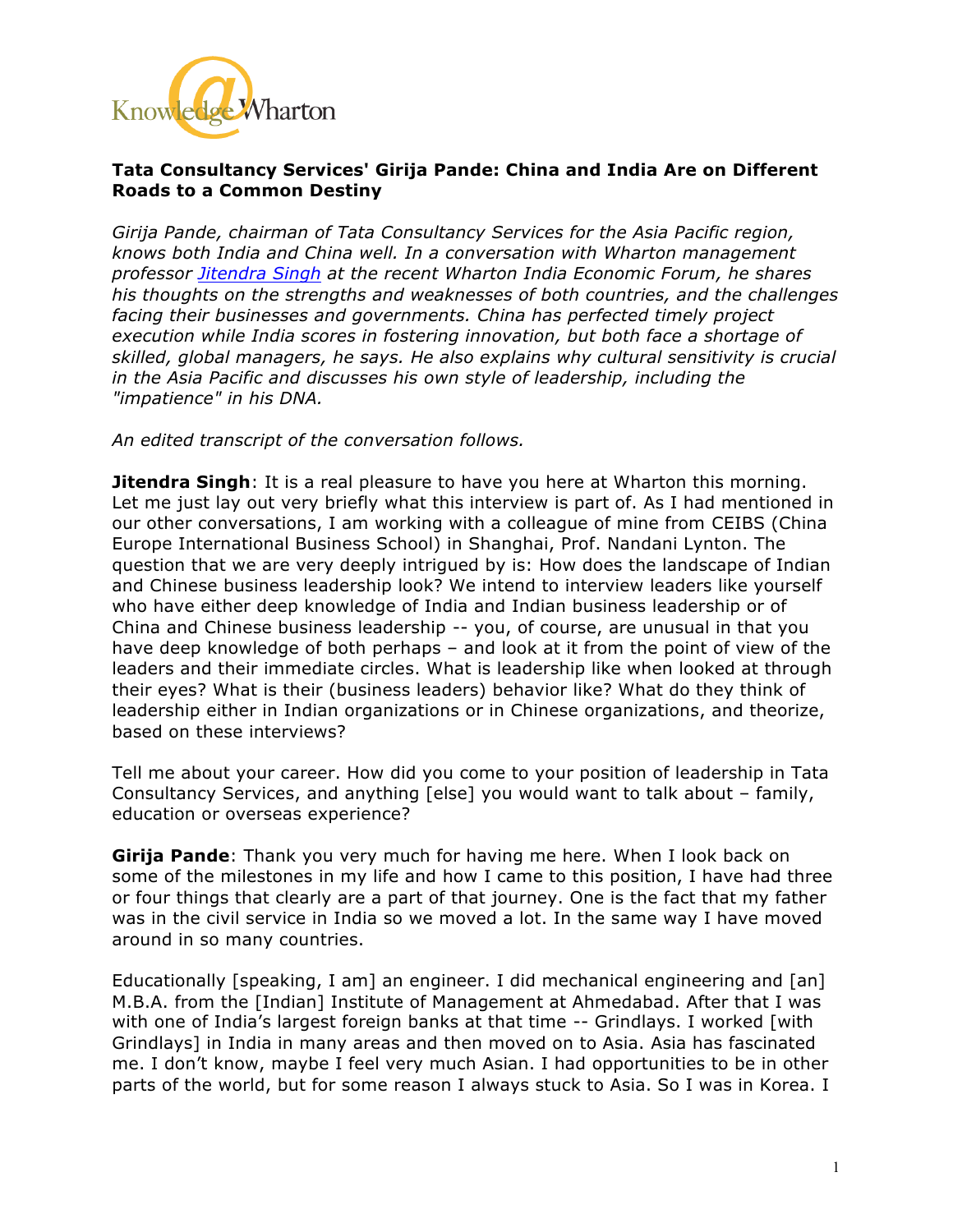

was in Hong Kong. I was in Taiwan. Then I went to Bahrain. Then I came back to India. Now I am in Singapore. So it [my career] has given me a great story of Asia.

I have also witnessed through the 1970s, when I started work, to now the growth and the transformation of Asia. I have been very lucky that I have been in the center of its growth. Most importantly, I tracked China from the time I was in Hong Kong -- and China was opening up in 1984. I remember going many times to Beijing when we set up our office there. I was in charge, at that time, of our corporate planning in Asia Pacific. I worked [in Asia Pacific] over these years when the transition happened, the ups and the downs of Asia, [and] same thing with India after the 1992 reforms.

[All] that has molded my thinking of where Asia's position will be and the leadership challenges of Asia. After [my career in] banking for 25 years, I was the chairman of our (ANZ Grindlays Asset Management Co.) mutual fund … the first debt fund in India. I moved on to be an entrepreneur for a year and a half with a PE (private equity) company because I was a very entrepreneurial person even when I was in the bank.

At that time, Tata Consultancy Services (TCS) was also a part of that entity we created for wealth management. They requested that I set up and start the complete Asia Pacific operation, which was very small at that time. We (TCS) had about 200 people in four countries (in the Asia Pacific region). Today we have 7,500 people in 14 countries, including China where we have about 1,100 people. So it has been a great story driving TCS's growth plans. We have 22 nationalities in the Asia Pacific. We have local leadership. We have local customers and global customers.

**Singh**: You have spent a long time in various parts of Asia and were gathering your experiences in Asia much before the BRIC (Brazil, Russia, India and China) stories came out and before China and India in the last 10 years or so started to get talked about as these huge emerging giants of the future. Could you ever have imagined that the China story on one hand, or the India story on the other, would become as globally significant as they have become?

**Pande**: In the early 1980s I remember studying for a presentation I had to do. The bank was in those days part of Citibank. Citibank's chief executive was going to visit us in India. As we were the largest foreign bank I was to do a presentation … to look at India in 10 or 15 years. It was one of those blue-sky presentations. I looked at a lot of numbers. I looked at a lot of things … talked to a lot of people at that time. I was bullish even then. I could see the demographic change. I could see the stirrings of early growth. I could see Indian companies getting better. I could see the market and the size of the Indian market would be an advantage and not a disadvantage like most of our politicians said of our population.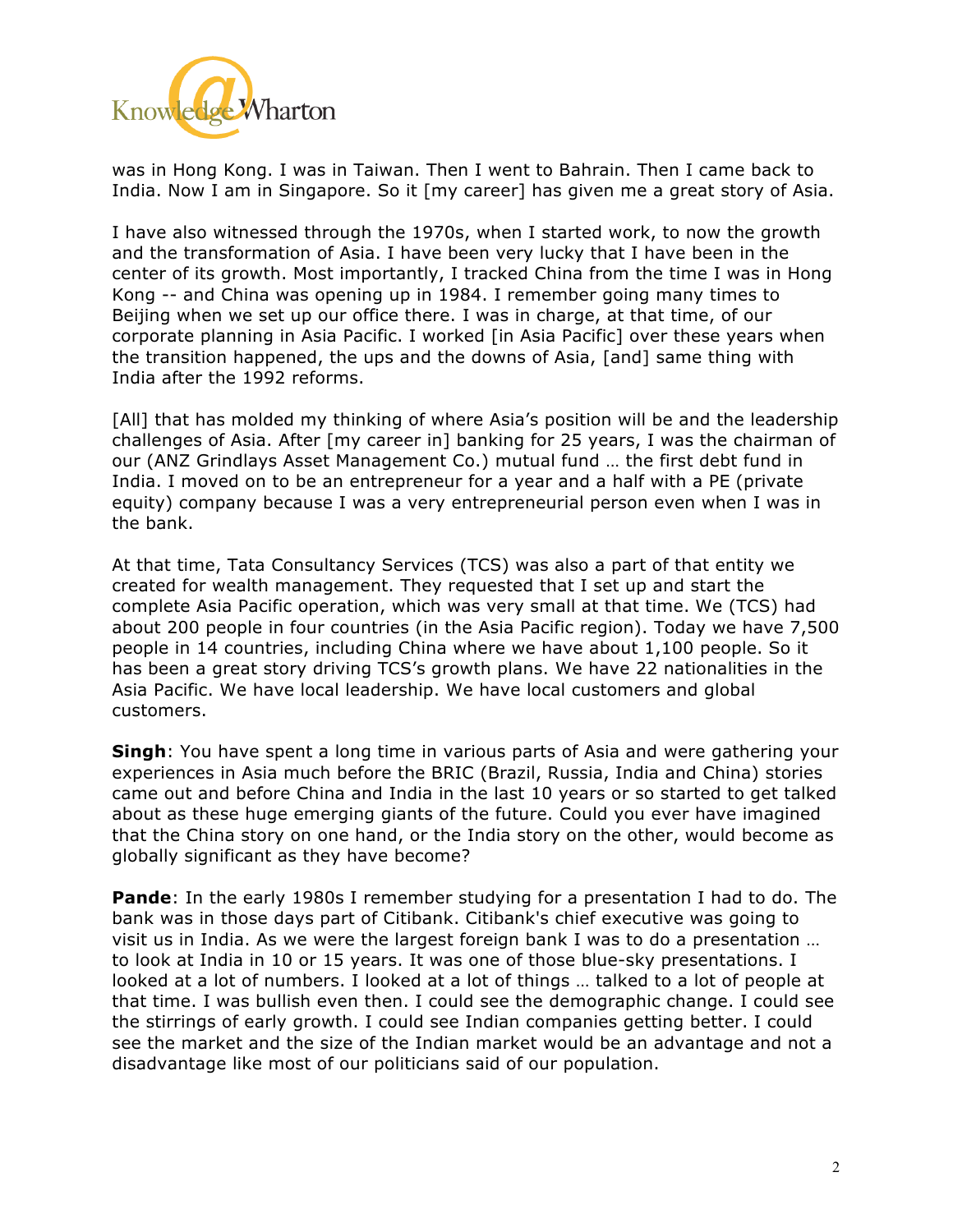

In 1984 when I was in Hong Kong and I used to go to China, Deng revolution had just started. He had just come to Chang Jiang (the Yangtze River) and said, "I don't care [about] the color of the cat as long as it catches mice." I saw the industrious nature of the Chinese businessman -- highly entrepreneurial, far more entrepreneurial sometimes than Indians are. And I saw this huge country [with] the cultural ethos of Confucianism, which would create the order that they need for development. I was bullish about that. So I have not been surprised. Yes, the BRIC connotation is new and it captures it better than what I thought.

**Singh**: Let's talk about your leadership style. Let's start with in your leadership role in TCS, driving in particular the Asia Pacific agenda. What are some of the key priorities you have as a leader?

**Pande**: The Asia Pacific … is a high growth area. We had a blip in 1997.

**Singh**: The currency crisis.

**Pande**: So your priority will always have to be very ambitious growth plans. We have grown in TCS and Asia Pacific for the last eight years under me at something like 35% to 40% CAGR (compounded annual growth rate). Anyone who [came] from the outside used to tell me, "Are you sure this can work?" I said, "You know, this is how Asia works." If you don't do it, you won't get to a leadership position. We are starting from scratch. So (a) it was important that we grew fast; and (b) it was important we grew fast in line with the way that Asia was growing.

The second was that we realized that customers in Asia were underserved. A customer – whether he was an enterprise customer or an individual customer – in the West [is] used to levels of service which we did not have in Asia. We took shortcuts. So I instituted what I called a "customer delight program" in our organization for our key customers where we would do more than what they would expect.

This was relatively novel. We got very good responses. I was absolutely surprised because of the underserved nature of the customers in that part of the world. Customers in Asia, because of fast growth, did not actually focus on process and methodologies because they were growing so fast. Sometimes it was helter-skelter. So we started putting some process discipline around the business processes, around the IT processes, and that was the kind of organization that we were building with these priorities.

**Singh**: Very interesting. So let's deal with leadership style and start with your style. What adjectives would you use to describe your own leadership style?

**Pande**: Right from the time I joined the bank (ANZ Grindlays) and then TCS I have been a dissatisfied entrepreneur. A lot of people [told me], "You have impatience in your DNA." I said inside large corporations you can be an entrepreneur. There is an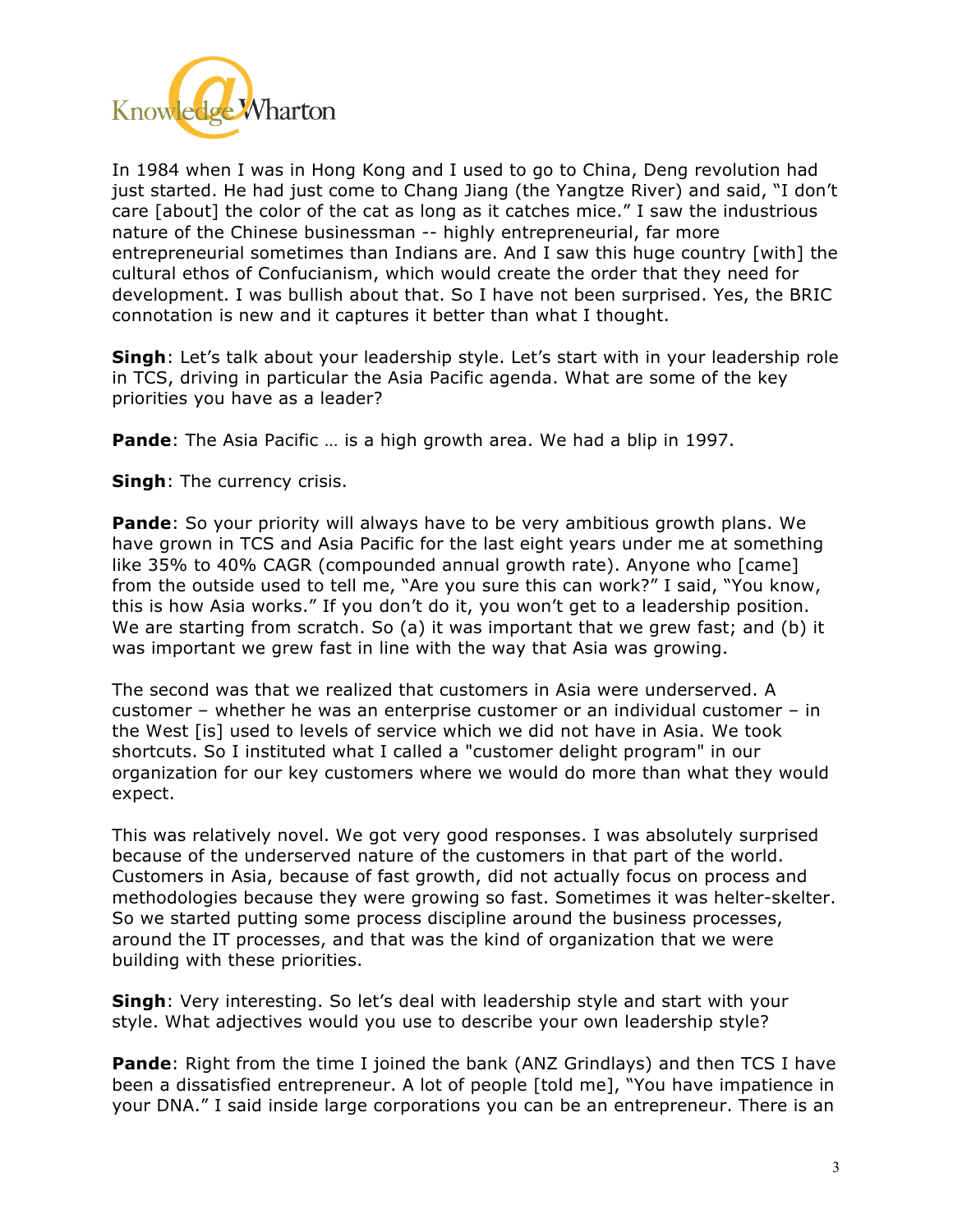

entrepreneurial streak of just doing things and being sometimes a little more radical than others. Asking questions, which [other] people don't ask.

## **Singh**: A dissatisfied entrepreneur?

**Pande**: Yes. I have built a lot of new businesses when I was in the bank and at TCS. Whenever someone gives me a clean slate I love that role and that's what TCS gave me. They said, "The whole Asia is your canvas." So one is entrepreneurial style, which is obviously less bureaucratic. Listening to everyone, [and] challenging conventional logic. So that is the first part.

The other one is something I learned from my father. You have to be a very fair person, but firm in disciplining when you have to. People respect you if you are fair and open with them, but they also need sometimes a bit of disciplining. And being an entrepreneur, delegation has come easy to me. I don't have all the answers because I'm creating new businesses. I used to go and tell all my people when I used to run treasury in the bank, "If you get it 75% of the time right you have done very well." That is a very powerful statement to your team -- that you will tolerate failures, you will allow them to innovate. Otherwise, they will wait for you for an answer.

My doors are always open. Everyone calls me by my first name even though the average age in TCS is 27 years. Some of them are younger than my children and yet they call me by the first name. They can walk in any time they like.

**Singh**: There are always some experiences that are particularly meaningful in developing your leadership style. Were there such experiences and can you talk about any one experience and how it influenced you as a leader?

**Pande**: All of us have had role models as we have grown in leadership and taken new roles. The difference between when I work in the U.K. and when I work in Asia is that in Asia you have to be culturally very sensitive. Whenever I went to a new country or a new organization in that country I used to say that these are successful societies. Surely everything they do is not wrong. A lot of expatriates tend to have this view they bring from their home countries. I was very openminded about accepting their culture and seeing the benefits and strengths of that culture. So the sensitivity [in] how you handle Asian leaders and businesses is very different I realized from Day One, whether I was in Korea, Taiwan or Hong Kong. That has been one of the defining areas of being able to manage a multicultural workforce.

**Singh**: Is there a concrete incident or experience you can think of?

**Pande**: I remember we were in Korea -- my first role. We had a lady who was being promoted after an exam. All the men folk came to me and said, "This can't happen. This is Korea. You've got to understand that this is a very male dominated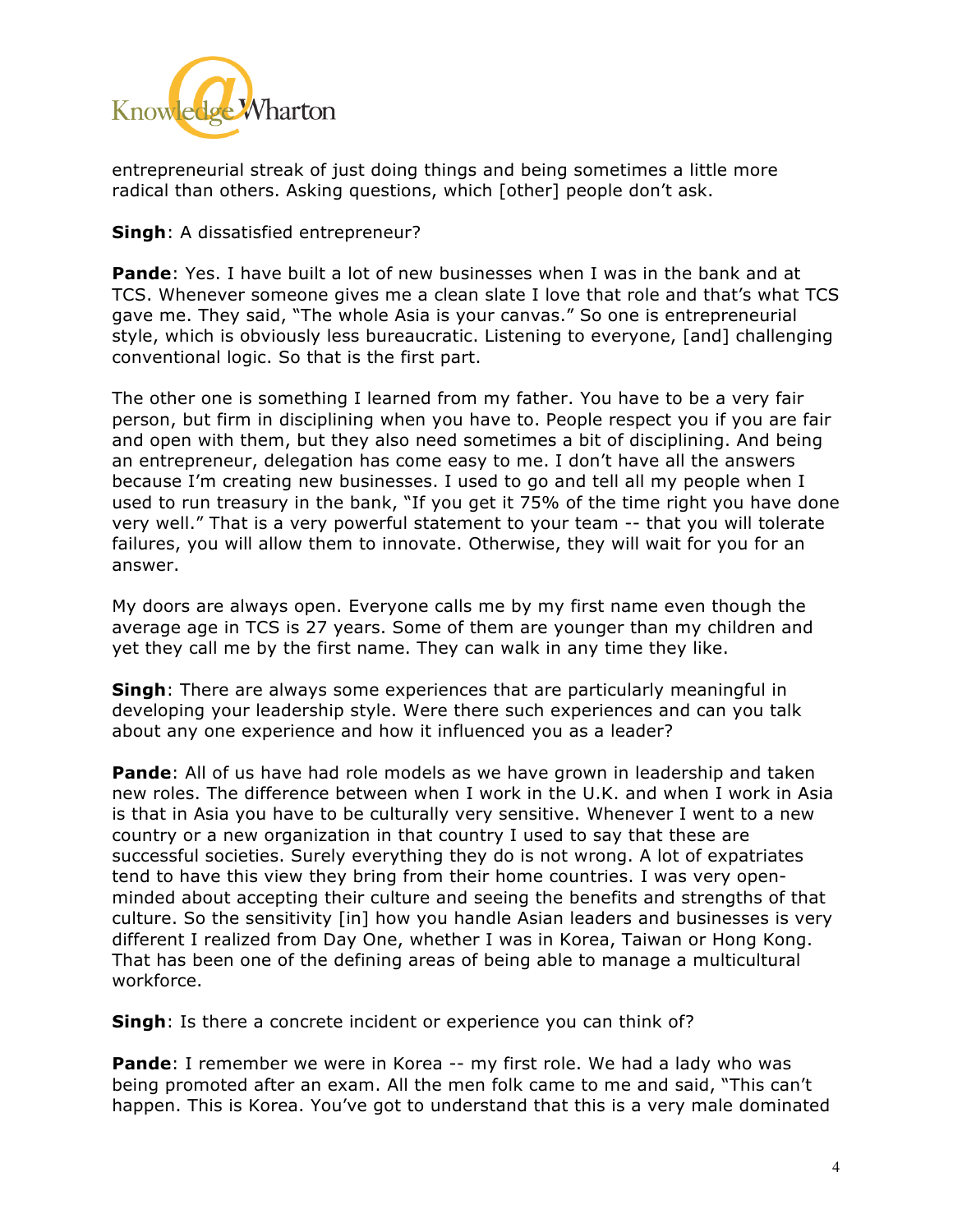

society." They did not want the woman to be promoted. A little later the woman came to me – a very bright, young lady – and said, "This is the way we do things in Korea and I will withdraw my application." She did not want to be promoted. So I learned the Confucius way of looking at life -- how Asia does this in its own way and how sometimes you have understand the cultural impediments [to] leadership.

**Singh**: What happened to the lady eventually?

**Pande**: She withdrew her application. She continued and somewhere later she went off. I believe that she has done very well. This is the Korea in the early 1980s. I'm sure it has changed over years.

**Singh**: Management theory talks about how even much more than your greatest successes, sometimes the real crucibles for learning and development, particularly as a leader, can be from your greatest failures. Can you think of any such cruciblelike experience that deeply shaped your own values and was a defining moment in setting the foundations for your leadership style?

**Pande**: I was a young man in those days when I was given the charge for Middle East to run a complete investment bank and treasury operation. I was a man in a hurry. I realized that we were trying to do many things. I had open fronts on "Let's do this" and "Let's do that" in my enthusiasm. I was all of 34, I think. When we were trying to put it all together the books were not written correctly. There were some losses in some areas. And we were all over the place.

I was trying to just run faster than the organization, the systems that could cope with it and the people that could cope with it. They were all enthusiastic young people like me. I learned something. One, you want to focus on what really works: What is it that adds value to your work? You can open many fronts and everybody gets very excited about that. That is the most. Number two, if you don't get the whole system behind it, your victory can be very pyrrhic. It will not succeed.

You need to have a much more stronger and stable base. I learned that growth has to be managed. It cannot be entrepreneurial all the time. This is where you learn and you control yourself. So when I built Asia Pacific, while we were growing fast, this is something which was in the back of my mind: Are we running ahead of systems to keep up? Are we running ahead of people who can handle it? Are we just pushing for growth for no regard [for] it? So for growth to be sustainable and profitable you have to be very clear that you have the wherewithal and the focus. So we decided in Asia, let's first focus on a few countries; let's first focus on a few customers. Then we go to the next step. Where did I learn this? [From] the mistakes I made in Bahrain.

**Singh**: It is almost a resetting of your own aspirations in order to have a more realistic chance of succeeding?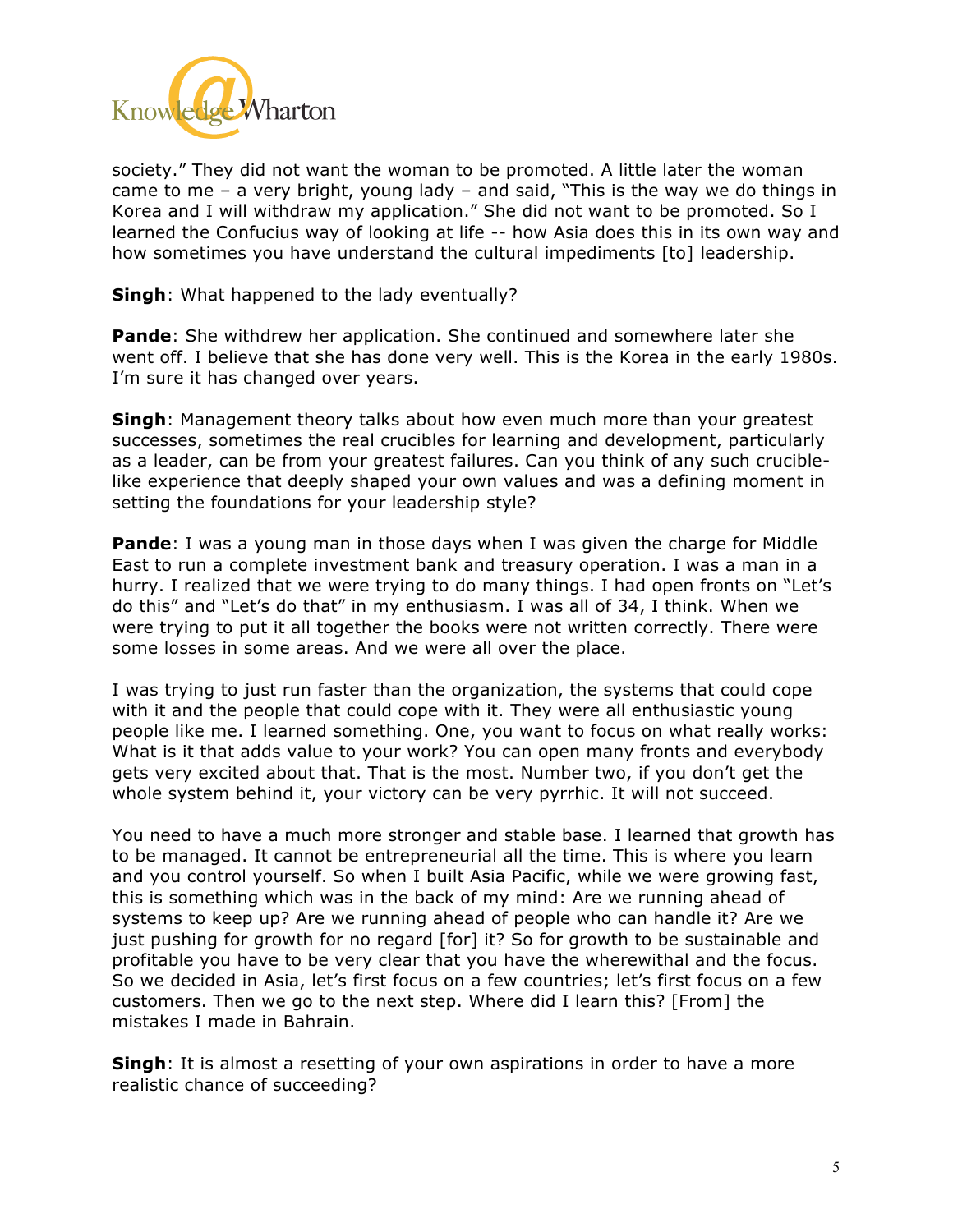

**Pande**: That's right. You have to learn sometimes to walk before you run.

**Singh**: What would you see as your greatest leadership strengths and your greatest weaknesses? And would the answer be any different if in fact we were to ask some of the people that have worked closely with you?

**Pande**: I don't think the answers to the last question would be that different because I have been a proponent of 360-degree feedback. So I know what my people think of me.

On the strengths of leadership and the style, I have an entrepreneurial bent and, therefore, there is a certain impatience and reluctance to follow rules all the time. Because I think sometimes the best ideas come from your most innovative people and they need to be encouraged. So clearly I act as a coach to my team. If you are going fast they will ask you, "You tell us and we'll do it." The minute that happens you are in a prescriptive mode. You want to say, "What do we think? This is the challenge." And there are ideas bubbling forth. You will moderate it with your experience. You will finally have the stamp on it. They understand that. But that is the open coach that you need to [be] to bring this team its best.

**Singh**: Would it be fair to say that if you were more prescriptive you would also not encourage them to build their own capabilities?

**Pande**: That is true, as you build your people and as you try to grow them. [It has] been a great pleasure to see [that] some of our people who work for me have grown so fast. It allows them to grow. It allows them to think. And it allows them to be very engaged. You want an engaged team. You don't want a team that basically is waiting for you to give ideas. That is the biggest disaster of leadership.

**Singh**: What would be some of your other strengths?

**Pande**: Over years one has learned that you can be open, but unless you have tight numbers and [are] metrics-driven, you may not receive the results you are looking for. It can generate into a lot of exciting things, but at the end of the day there has to be metrics-driven approach. So my feet are firmly on the ground when I look at metrics. Everything we put down to metrics. We first agree what we should do and [that is] where ideas come in. Then we say, "Okay. So we are going into this project. What do we expect? And these are the metrics we will expect at the end of it." That's where I don't think you can be that entrepreneurial and leave everything to your people is setting the vision. That framework of the vision has to be your thinking. Once you put that framework, you leave them to do the rest of the painting.

**Singh**: Any thoughts about the weaknesses?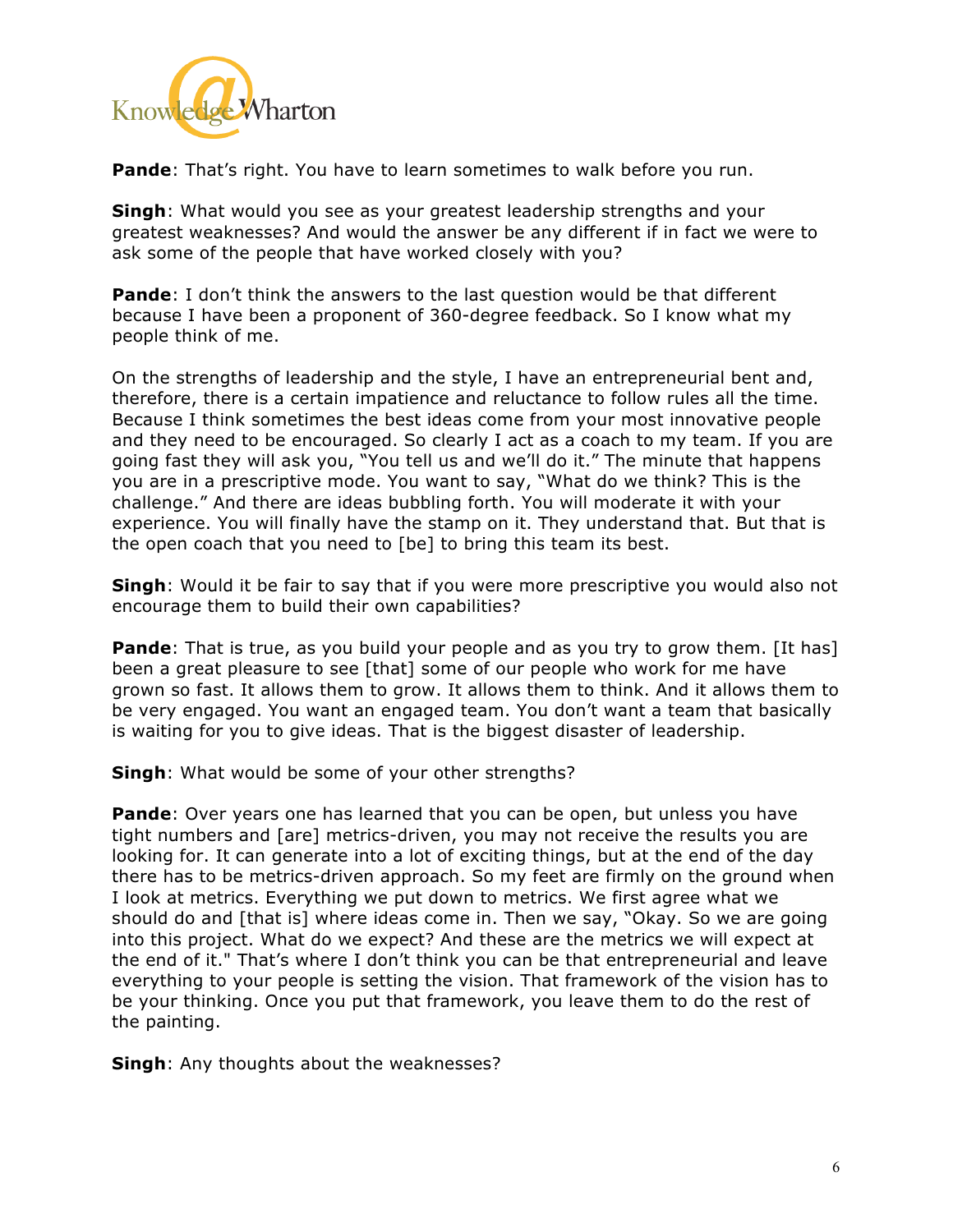

**Pande**: Yes. A lot of them, I'm sure. Impatience in my DNA ... Sometimes people feel that I'm running much faster than them and don't give them enough time – unrealistic time expectations. I tend to have some of our best performing people in the unit around me, both for coaching them and having them. So when you have someone who is not really performing as well he finds it difficult working with me. Now that could be a signal for him to improve. Or that could be a signal for him to leave. But I have done that. When we have to remove someone from a leadership position we sometimes take too much time in it. [We] sometimes dwell on it, think about it -- well, he's this and he's that. Now [as] I look back, [it] sometimes should have been done much faster. I am clinical now when I have to get someone to leave.

**Singh**: Well, it is of course a very difficult decision always.

**Pande**: It is. That … was a weakness.

**Singh**: It seems to me one of the greatest strengths you are talking about is on the one hand a concern for people and particularly developing your people, but also a strong concern for results. And it's not one or the other but both. Would that be a fair summary?

**Pande**: Absolutely. I tend to keep both in mind when we are doing anything.

**Singh**: Is there is any one person or more than one person -- either in real life or in the world of literature -- who has actually been a role model for you?

**Pande**: Yes, I have had role models. I suppose all of us look to role models to benchmark ourselves and see what we think are the best. I look at my father who was a very successful civil servant. Integrity and openness came from him. He was a strong believer in that. When I look at some of my bosses in the bank and then in TCS I used to wonder why they became bosses. That's where the question needs to start. What do they have that made them bosses?

Listening capability [is] something I always saw in all my role models and bosses. The successful ones would say less and hear more. I tried doing it many times but I think sometimes I am impatient. Two or three of my bosses in the bank and TCS have been very, very good listeners. They are very successful people. They built big businesses in and out of the organizations. Listening skills, motivating skills – getting the best out of them was really why they were role models.

**Singh**: That is a fantastic insight. Sometimes I myself have been the beneficiary of this. Sometimes when we are getting along with our lives, getting along with our careers, from time to time some of us are fortunate enough to find someone who actually takes on the role of a mentor. It is really a two-way choice in a sense you seek to be mentored and he or she seeks to mentor. Did you ever have any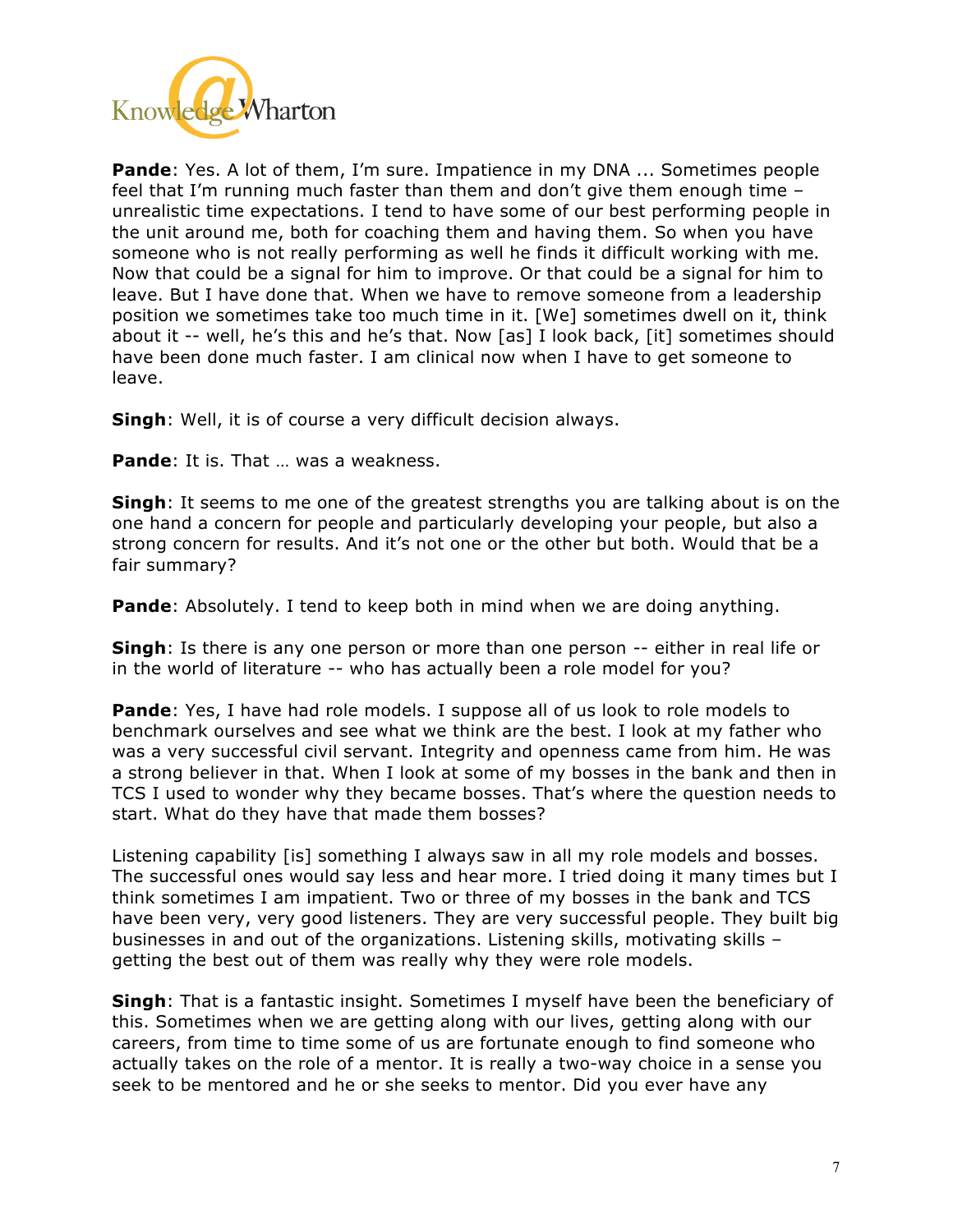

mentors? And, again, what was the role this mentor or mentors played in your career?

**Pande**: I was lucky in having some bosses who were very keen to develop me. I think they saw in me a potential and they naturally became the mentors in the organization. A mentor is a two-way street of developing mutual respect for each other, understanding the counsel as it is given whether it is good or bad, [and] trust that a mentor develops with you. They have developed my leadership styles very substantially. Mentoring helps the leadership style to develop, especially in managing people. There are two or three who have been my mentors in different phases of life and I have learned a lot from them.

**Singh**: Do you ever remember making conscious decisions based upon your experiences, based upon role models or mentors, to consciously change your leadership style?

**Pande**: Some of the changes come with age and the role you play. When I was running an organization at a middle management level there was a different leadership style. As I became heads of units, of a whole business I had to create like when I created the mutual fund in India as executive chairman… you're starting with zero. [The] page is just white. It's challenging when you start. You are going to convince your people who are going to join you that this will be a great business … and also exciting. You have got to actually get them to see your vision. Why are you so excited? If they are not excited that business won't take off. The leadership style changes when you are doing roles of different levels and the most challenging aspect of it [is] when you are doing ground-up new business. That is the crux of any leader. Can he build a new business from scratch? I have done about four or five like that. That is something that I always think has been the high point when I look back. Not what my titles were, but where we built from scratch.

**Singh**: Let's switch gears, Girija. What are some of the most unique or even most distinctive aspects of Indian or Chinese business leadership styles? What have been some of the main sources of influence for each country?

**Pande**: Let me just take the common aspects to both [countries]. In China as well we built a business from scratch there and, of course, [in] India where I work sometimes. Both countries over the last 15 to 20 years have taken growth for granted. It is [a] given in the mindset of leadership - double-digit, triple-digit [growth]. So both [countries] are highly aggressive in terms of growth parameters. When I look at our budget numbers, a 15% growth in our jargon is called flat-line. A lot of Chinese say the same thing. You don't hear that in the West naturally because [they are] slow-growing economies. So in both countries, the management leadership has to struggle with growth – high growth. Second, both are also globalizing. Not everyone is globalizing. Big companies in both countries are globalizing.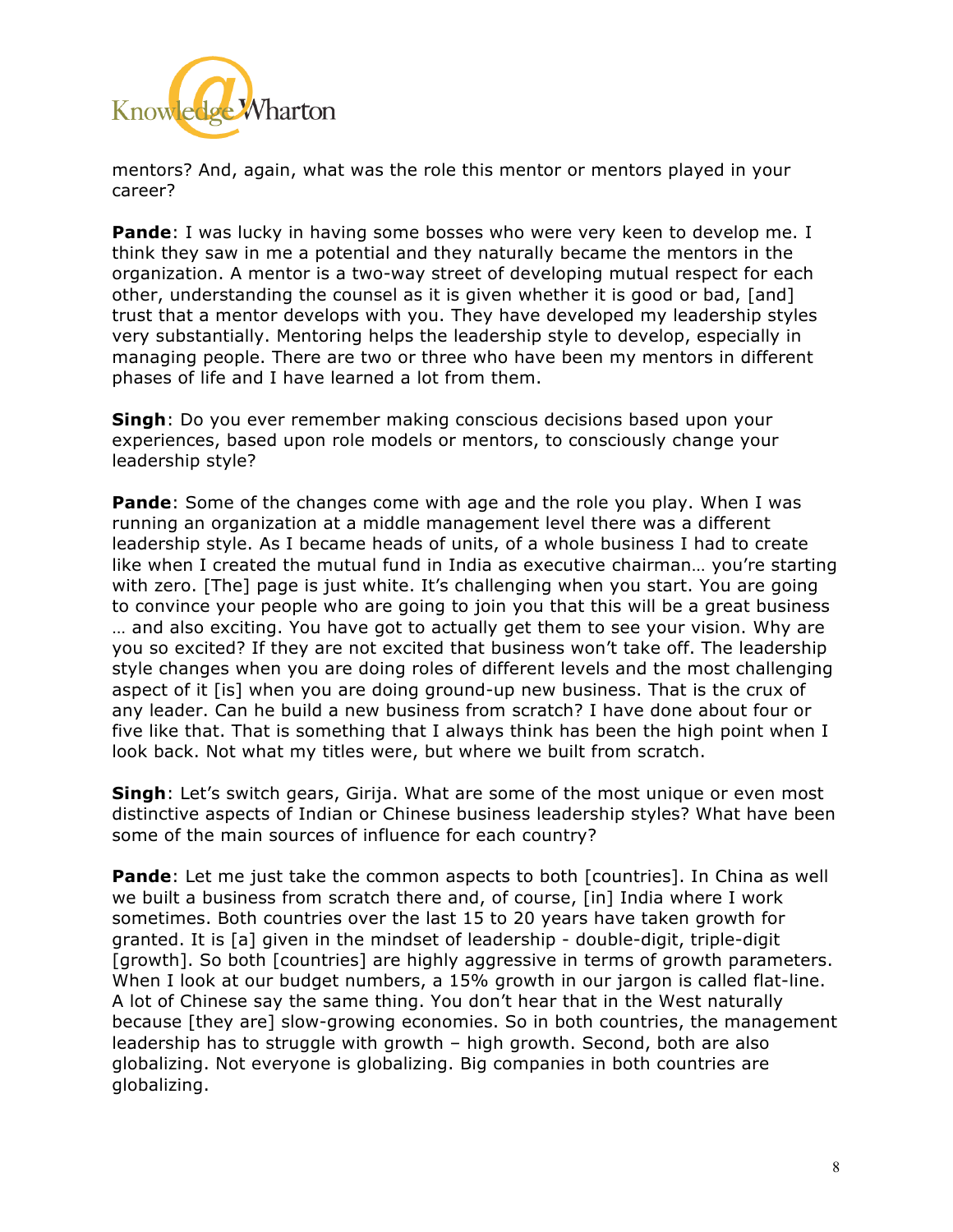

**Singh**: And TCS certainly is.

**Pande**: We, of course, are in 45 countries. I'm seeing it in China now. Many of our customers are going global. How will you support me globally? That is the question I am asked all the time. What are the challenges you faced when you went global because you are ahead of others in doing it?

[I also see], at least in India to some extent, [a] concern for all stakeholders. The private sector is not so dominant in China as yet. In the Tata Group we have a huge corporate social responsibility story, which is part of our DNA. There is stakeholder management, which is more comprehensive. I hear the same thing in China. There are issues of labor. There are issues of government. There are issues of poverty. It is not just a bottom-line driven growth of EPS (earnings per share). That is only one part of the story.

**Singh**: Yes. And not just shareholder wealth maximization either.

**Pande**: That is correct. So both sides look at that. We are also short of [talent] on both sides. We're not short of people. We have 1.5 billion people each in both countries. But qualified leadership [and] qualified management ranks are scarce in both countries because the rest of the world has also assumed that there is some good talent in these countries. They also pick them up. So it is a hunting ground for everyone. Multinationals are run by good people from these countries. So trying to develop management and leadership becomes a big challenge for senior leadership. You will not grow [in an] orderly [way] and [achieve the] metrics you seek unless you develop your team simultaneously. Developing people and leadership takes a long time in both countries.

China has a bigger problem sometimes because [it is] growing so much faster. This is the challenge that we hear from them when I talk to our customers. Our own team in China talks to me about this problem. So these are three of our common things.

**Singh**: What about the differences?

**Pande**: The differences are obviously as you would expect – a little bit of history and a little bit of culture. Both of us have common colonial experiences. Roughly both of us came out of the colonial experience as independent countries around the same time. The difference in India is that the Commonwealth system of government allowed us to internationalize much faster [in] our legal systems whereas China for long was part of a very different philosophy.

So we are different in the way we think. A mayor in one of the cities in China asked me, "Mr. Pande, how did you like [the film] *Slumdog Millionaire*?" (Danny Boyle's Oscar award-winning film exposes the underbelly of life in Mumbai's slums, among other things.) I said, "Yeah, it was good." He said he also liked it. And [that] he saw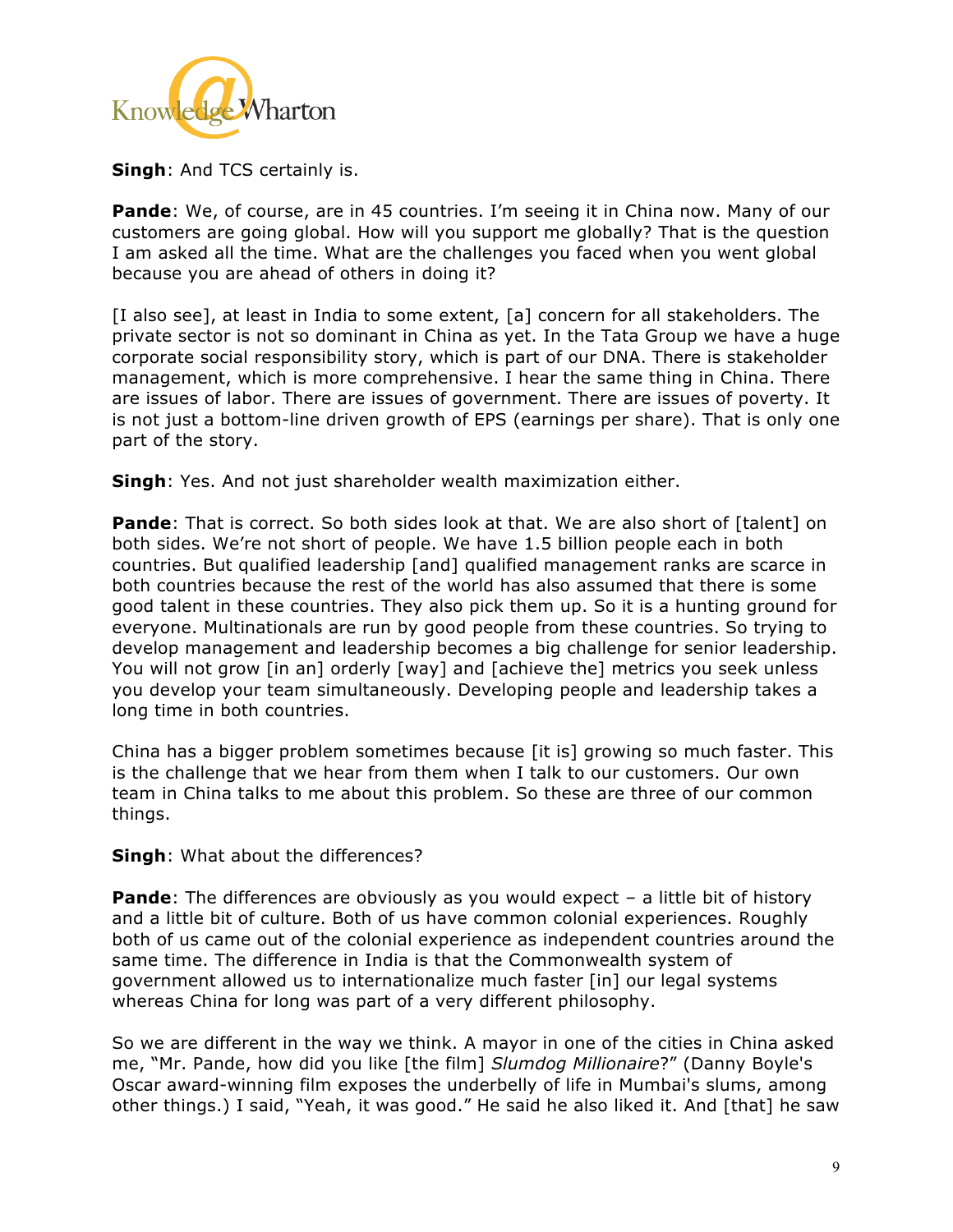

it twice with his family. The third question he asked me was, "How did the government allow it?" Allow the film to be produced, [he meant]. I looked puzzled and said, "You know, frankly, I don't think the government knew about it."

**Singh**: The government would not have been aware.

**Pande**: They were not even aware of it. And even if they were aware of it there was precious little they could do about it. So you have a mindset that is different in these matters. Second, Confucian thinking, which dominates Chinese mindset in everything they do, has a lot of respect for authority and a lot of respect for a certain restraint on leadership. It is a very top-down driven issue. There are no arguments. I always have a challenge when I am with our Chinese team. I want them to argue. I encourage them to argue. I say to them, "All knowledge does not reside in me. In fact, the least resides in me. I am here to listen and hear from you." It is difficult. In India, you open a room full of young people and you don't have a chance to talk. You don't have a chance.

**Singh**: You don't have to invite them to challenge you.

**Pande**: So those are two different styles. It is not to say that there are not great ideas coming out in China. It's just [that] the way you have to address it is different. Maybe sometimes you have to do it individually or in smaller groups. And they come out with as good ideas. I have no issues of 'One is better than the other.' The mindset of the two managements and teams are slightly different when they come to solving problems.

**Singh**: Which would mean you would have to use different leader behaviors to elicit the ideas…

**Pande**: That is true. If you were implementing something – if everyone has agreed to implement [it] -- our China team would execute it perfectly, absolutely perfectly.

**Singh**: Not the same in India?

**Pande**: Not the same in India, because they would argue continuously. I always remember Amartya Sen's book "The Argumentative Indian." They would continuously argue and you have to keep on arguing with them while you are doing it. Third, over the years the Chinese have realized the value of delivering on time. In that country it is sacrosanct. You don't miss deadlines whether they are building a bridge or they are building an IT system. Customers expect it. We were building a huge IT system for the Central Bank of China – a massive trading system. They wanted an hour-to-hour project plan.

**Singh**: Hour-to-hour?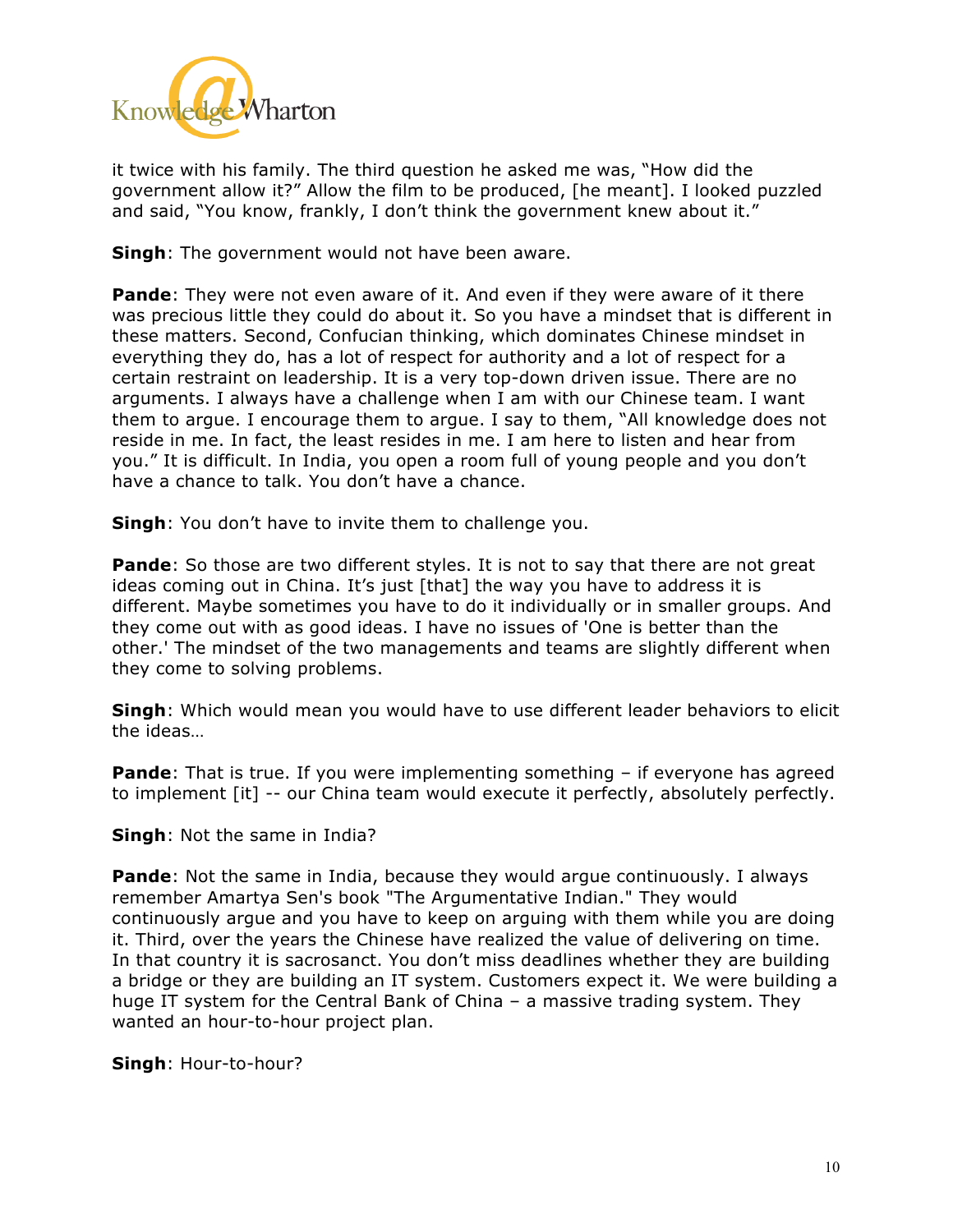

**Pande**: Hour-to-hour, in some key areas. [The duration of the whole project] was two and a half years. That is how they build bridges. That's how they build large organizations and cities – with an amazing amount of military precision. Indian organizations don't yet know the value of that. I think they are learning. But if you ask me the difference -- the execution capability in China is absolutely outstanding.

**Singh**: Is there any potential downside to this command-and-control military precision?

**Pande**: I think they are realizing that there are downsides. Creativity doesn't flower easily. New ideas are not expected from people who face customers that easily. Many of them also understand that while there are upsides to this strategy in terms of project implementation, there could be downsides. In India we find a lot more of ideas coming out – some crazy, some worthwhile – but they are coming out all the time. Because we either allow it or it is part of our DNA. The leader has to actually address those arguments. You cannot just say I am the leader. That is unacceptable to an open style that you are developing. So you have to argue with all of them. It takes much longer.

**Singh**: It seems to me, based on my knowledge of both China and India and most recently my years in Singapore, [that] the whole notion of social order in the Chinese world is really quite different than in the Indian world. Do you have views on that?

**Pande**: As I said, there is a much larger emphasis given to order. I was once telling a senior Chinese official about the Indian trinity of Gods of creation, maintenance and destruction.

**Singh**: Brahma, Vishnu, and Shiva.

**Pande**: It is part of our psyche. That is a very unusual concept to them [the Chinese] because order is so much a part of [their way]. Preserving order and running it [in an] orderly [way] is so much part of it. The Confucian mindset along with the 50 years of a very hard-driven Communist system has probably brought that [about].

**Singh**: What are some of the strengths or weaknesses of business leadership on both the Indian and Chinese sides?

**Pande**: If you are looking at the weakness of both the Indian and Chinese systems… Clearly they are trying to address this issue of fast growth, rapid growth. Some of them don't have the experience or the wherewithal in terms of resources to manage it. And they don't have sometimes the systems to manage it. They are evolving and that's a weakness. They leave a lot on the table. Sometimes there are holes in what they do. Sometimes there are losses, especially in China, because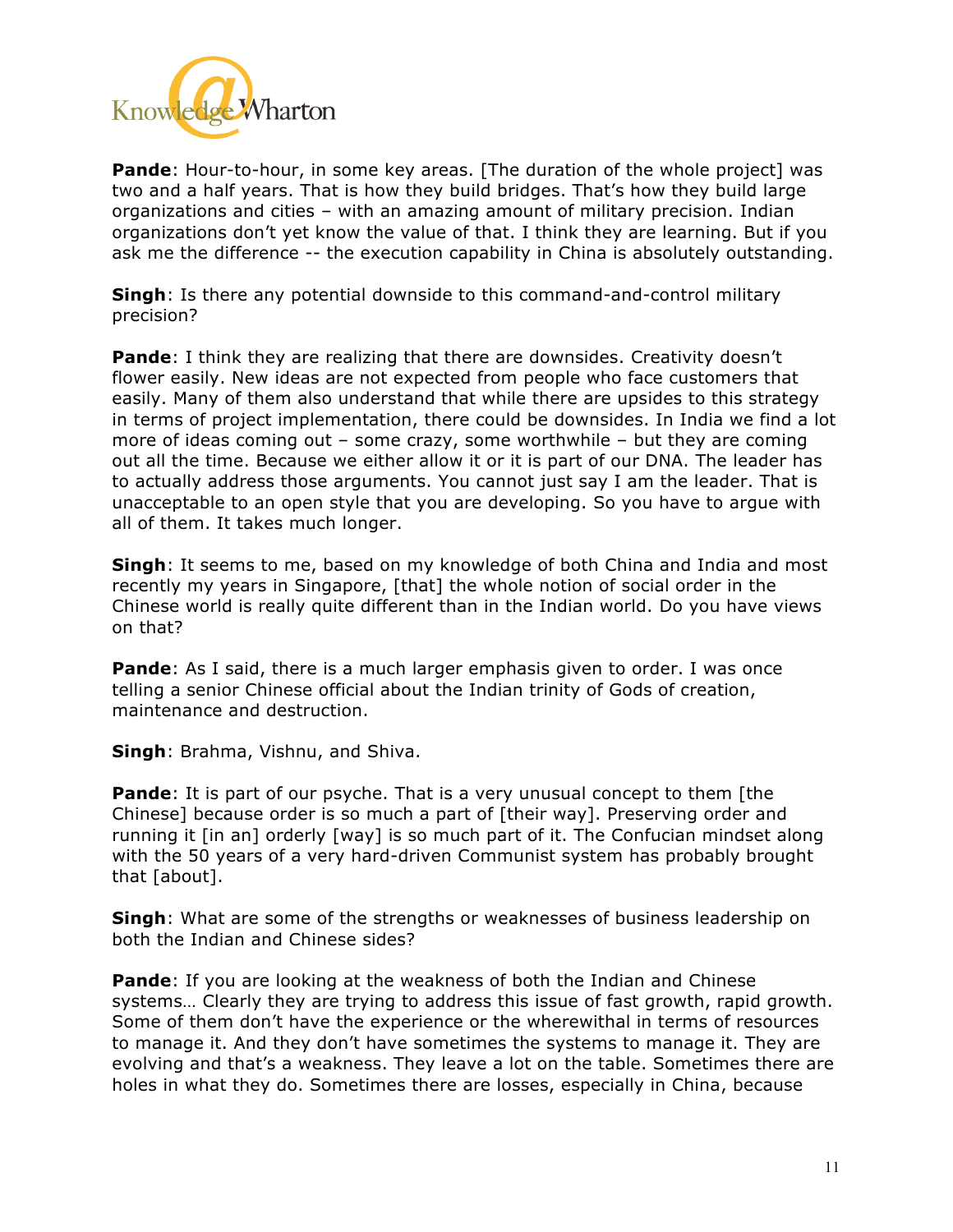

many of their companies are not driven by the stock market. So large investments are made, which are sometimes wasteful. I think they are struggling with that.

The same thing happens in India where the Indian government entities do the same thing. At least in the private sector, we have the tyranny of the market driving it. China is so largely government-dominated in terms of its growth. Their view is that you should take a longer-term horizon if you are building a road or a big plant. They'll add capacity [that is] six times [bigger than what is immediately required]. In India, we would do it incrementally. Now their view is, 'Why are you seeing it over five years? Why don't you see it over 10 years?' This is infrastructure, and therefore they have a huge infrastructure, whereas we are now struggling to build infrastructure in India. They tend to take a much longer view. They have a scale in mind, which is much larger than the way India thinks of scale.

**Singh**: Just as your leadership pattern [has] changed over time depending on the context you were in – do you believe the leadership pattern of Indian business or Chinese business has changed? For instance, has there been the emergence of a different kind of leadership pattern in Indian business after the reforms of 1991?

**Pande**: I have worked in India before the reforms and post reforms. There is a clear watershed. There is no debate in anyone's mind in India that the private sector of Indian business was shaken substantially. In our own Tata Group we had big changes. That was a watershed and the mindset opened up to growth, competition and globalization. All those nice things that we now talk about happened with that. China had it earlier, but they also went through phases. You had the Deng [Xiaoping, former Chinese leader] reforms and then you had Zhu Rongji as a prime minister and [the] WTO (World Trade Organization) opening for China in the 1990s. Post-WTO China was very different from the Deng China. Subsequently, China over the last five years clearly demonstrating superior growth globally by a long shot is another, different China.

There are three phases of China. I have seen it [during] Deng's leadership. I have seen it post-WTO when in 1998, Zhu Rongji opened up China to the world in a much bigger way. [The third phase is] the last three or four years, when China has grown so substantially in every aspect  $-8.5\%$  or 9.5% growth rates  $$ astronomical for a country of that scale and size.

**Singh**: Let me invite you to just extend that logic and think about the future. Both India and China are currently on very impressive growth trajectories. There are also, of course, some potential constraints to this impressive growth continuing indefinitely at this rate. Is the availability of skilled leaders going to become one of the important gating factors in either India or China or both?

**Pande**: That is an issue that worries us every day. Where are we going to find people – and, more importantly, good leaders who are going to handle this growth because we see this growth continuing for some time in both countries? It is not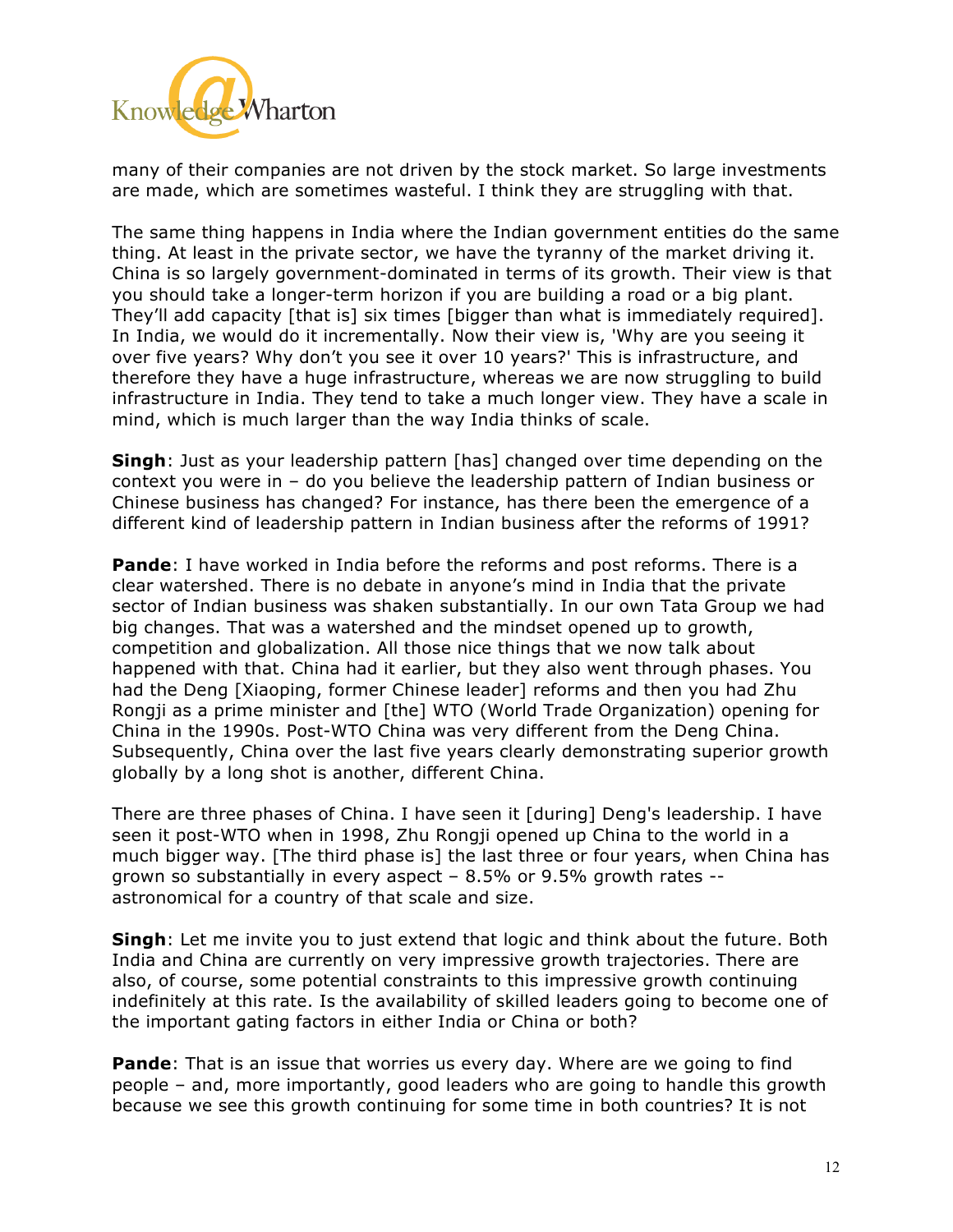

going to taper off in a hurry. Availability of leadership that is global in nature [is important]; both countries are globalizing. China has a bigger challenge in finding global leaders than India, to some extent, because they started a little late. And their global companies are mostly in the public sector, which are state resources.

What both of us will do [is to] develop leadership through accelerated systems. China is using it better than India. They tend to use their non-residents who are coming back to China – many of them were in this country (the United States). I have seen some very good talent that is coming back to China. Then they have a pool of talent around Hong Kong or Taiwan and some of the Southeast Asian countries which have ethnic Chinese. So they have that big pool to draw from – that's about 50 million. India has a pool of 20 million people outside India. Many of them in [the United States] are doing well. We have to start using that pool better, especially in global affairs.

**Singh**: Isn't it starting to happen in India as well?

**Pande**: It is. The Indian government has made efforts and individual companies have started doing that. But it is not on the same scale as in China.

**Singh**: Indeed. What steps might businesses or government in both countries take to increase the supply of skilled leaders of the kind you believe are needed?

**Pande**: What will need to be done in both countries is in-company development where companies will have to develop [talent] themselves through mentoring and training, [especially] leadership training. And most Indian companies -- the good ones -- have started leadership training in a big way. A lot of budgets are going into that and that is a reflection of the shortages that we foresee [including] the high attrition rates, etc., that are going on. But they can't do all of it together.

The governments have to build the infrastructure of basic education and thereafter management education, technical education and certification processes, which have to be done in leadership at all levels. Both countries are realizing [that] the government has a big role in this. It can't just abdicate this to the private sector.

Finally, there will be select global hires, whether they are Indians or non-resident Indians or non-resident Chinese or global people. In the Tata Group, we have just hired an ex-General Motors person to run Tata Motors (Carl-Peter Forster, as group CEO). [It is] the same thing in Taj Hotels. They are run by a Chinese-American (Raymond Bickson, as managing director and CEO).

**Singh**: You mentioned education. India's human resource development minister, Mr. Kapil Sibal, is leading some interesting initiatives in trying to bring foreign universities to India. What do you see as the role of foreign universities in India? How might they contribute to this need for skilled business leaders?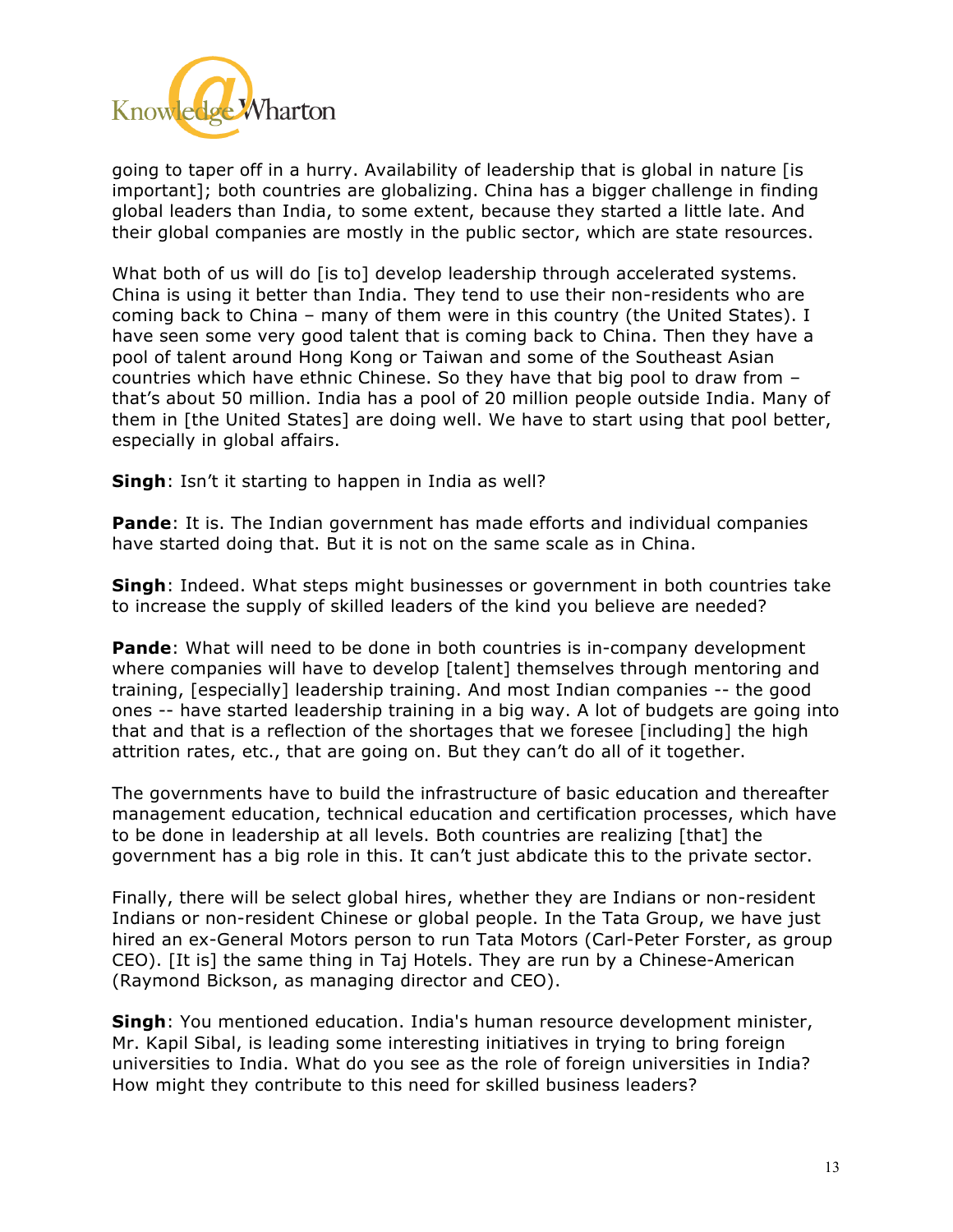

**Pande:** Two things are driving it from an economics point of view -good economics – 80,000 or 90,000 people come here to the U.S. to study at top universities. Surely we can have the U.S. universities coming to India and doing the same thing. So there is an economic logic for that. Second, of course, is to build a skill base. India does not have good university structures. If these (foreign universities) create a good university education system, that could be a great story for India. It's necessary. It is needed. We have taken too long debating on this very narrow, parochial and nationalistic view [and] India has gone through the debate. The debate is over. Clearly a lot more people want it to happen. There will always be naysayers who will not want to see that happen. I think it will go through. There is a consensus behind it.

## **Singh**: Any comparable comments about China?

**Pande**: China has also done it. Some of its universities have already tied up with a lot of U.S. or European universities. They understand the value these universities bring. They haven't yet fully opened it up to have a complete university. I think some of their pedagogy is controlled. But they have some arrangements with most of the large U.S. universities.

**Singh**: Either for China or for India, do you see different kinds of leadership challenges coming up in the next 10 years or so? Or will it be more of the same?

**Pande**: No, what we find is that every five years the markets change substantially. Either it is technical innovation or societal reorganization that [brings] challenges for organizations. Sometimes that change is every five years [and] sometimes it is seven years or 10 years. We saw the Internet boom. We are expecting something else will happen as well so we are going to see those changes coming.

## **Singh:** Even though it is difficult to predict?

**Pande**: It may not be on the horizon, but you have to be a very big optimist to think that life will remain as it is. Change is the only constant as we say, right? Especially in our business with technology … you can't even think of not having change. We are all anticipating change. How ready we are all going to be all of us is going to be different. That will determine the winners and losers really in those organizations. There are going to be game changes. There are going to be people who will come and kill your business. We are paranoid. You have to be paranoid to survive.

**Singh**: Returning to you again, is there anything you can identify in your own leadership style that is particularly Indian? Or for that matter, were you influenced in a certain way by being in China?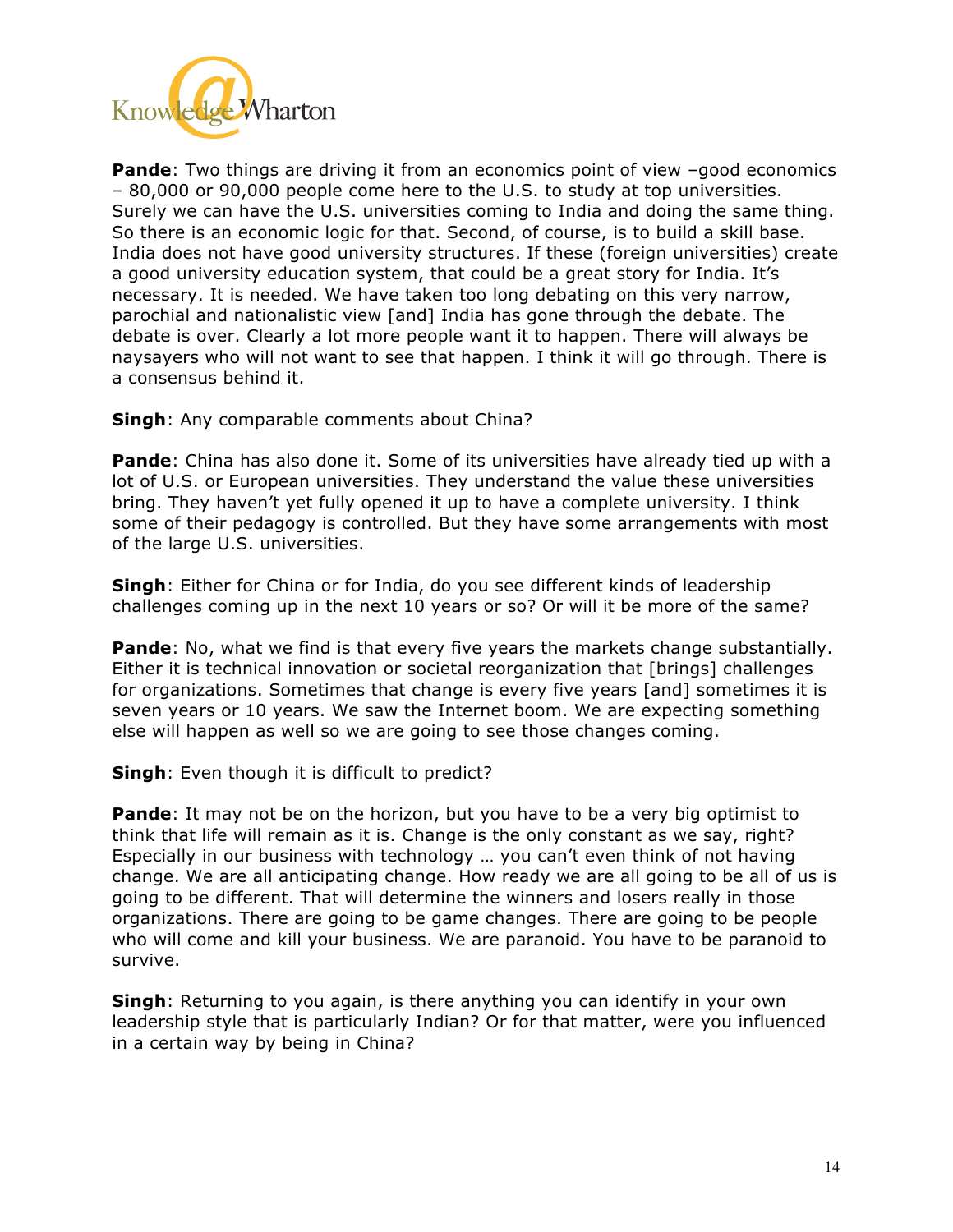

**Pande**: My growing-up years were [spent] in India. It was steeped in Indian traditional and theology. It allows me to really revel in the world of uncertainty much better.

**Singh**: The world of uncertainty?

**Pande**: Making order out of what is commonly seen by many as chaos. My theology, and some part of our religious ethos, is around that –from the sublime to the ridiculous. If you can handle these two ends of an issue you have this ability to move without getting confused. India has taught me that in leadership style. In China I have always appreciated the level of orderliness and the Confucian view, which goes around family and respect for elders. Can we bring the two together to get the best out of is really the challenge for companies in both countries.

**Singh**: Do you see it as desirable, trying to take the best of both countries and try to create something new?

**Pande**: They are two polar opposites, as you must have seen. One creates innovation and ideas. The other creates a huge powerful execution machine. I remember when the Chinese prime minister visited TCS in Bangalore, and he said, "You are good in software and we are good in hardware. Together the two of us can be leaders." That's what it is. The software side of thinking clearly is an Indian strength and it comes out of the ethos of our backgrounds. The execution capability of China and their ability to think scale and big is an advantage. Can we combine the two is a question I very often think about.

**Singh**: Of course, not only do corporations need both; each country needs both. So there is much to learn in India from China and vice versa.

**Pande**: Oh, yes. Both of them learn from each other. As I always say, we have been neighbors for 5,000 years. We have given them some of their spiritual background to Buddhism. We have taken from them things about innovation that they had in the early parts of the history.

**Singh**: In my travels in China there was one incident that really stood out. I was talking with the dean of a prominent business school in Shanghai, and I introduced the possibility of a three-way collaboration between Singapore, China and India. After a pause, my Chinese host returned to it and said something that I found pretty astonishing and the statement was, "Prof. Singh, we in China are deeply aware of the civilization contributions that India has made to Chinese culture and society… We would be very happy to cooperate." In your travels through China, have you noticed that at a rather deep level there is a recognition of India's contributions to China in the past? There is also a recognition that in the contemporary present China is in many fields ahead of India, although in some fields India does have the edge.